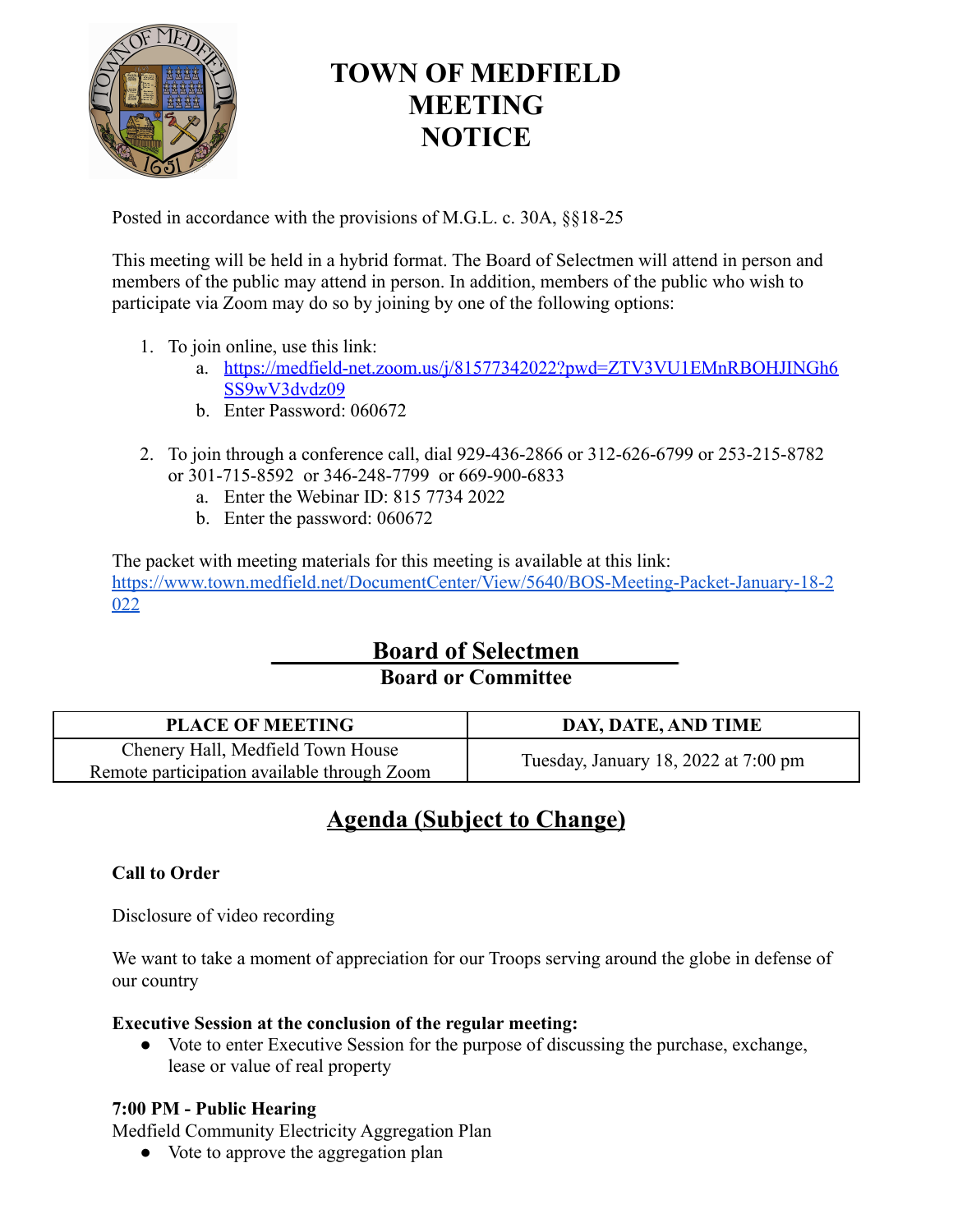#### **Appointments**

- 1. Rob Gregg, Vine Lake Preservation Trust, to provide an update about the Trust and dissolution of the Trust
- 2. David Cashman, SEB Housing, to request Board of Selectmen approval of a 5% rental increase for current tenants & Property Specific Maximum Rents for vacant units

#### **Discussion Items**

- 3. FY2023 Budget outlook / revenue projections
- 4. Free Cash/Financial Policy Certification
- 5. Annual Town Meeting Warrant Articles / Board of Selectmen Warrant Articles

#### **Action Items**

6. The Board of Selectmen are requested to sign letter to the Department of Housing and Community Development requesting local preference for the affordable housing lottery at Aura at Medfield

#### **Citizen Comment**

#### **Consent Agenda**

7. The Council on Aging requests a one day beer/wine permit for Wednesday, January 19, Wednesday, February 23, and Wednesday, March 16 from 4:00-7:00 p.m. for the monthly Supper Club

#### **Meeting Minutes**

January 4, 2022 January 26, 2021 February 23, 2021 June 1, 2021 June 4, 2021 June 15, 2021 March 23, 2021 October 19, 2021 November 16, 2021 December 7, 2021

#### **Town Administrator Updates**

#### **Next Meeting Dates**

January 25, 2022 January 31, 2022 (Invited to Town of Medfield Climate Action Plan Presentation) February 1, 2022 February 8, 2022 (State Representative Denise Garlick's Annual Report to the Community) February 15, 2022